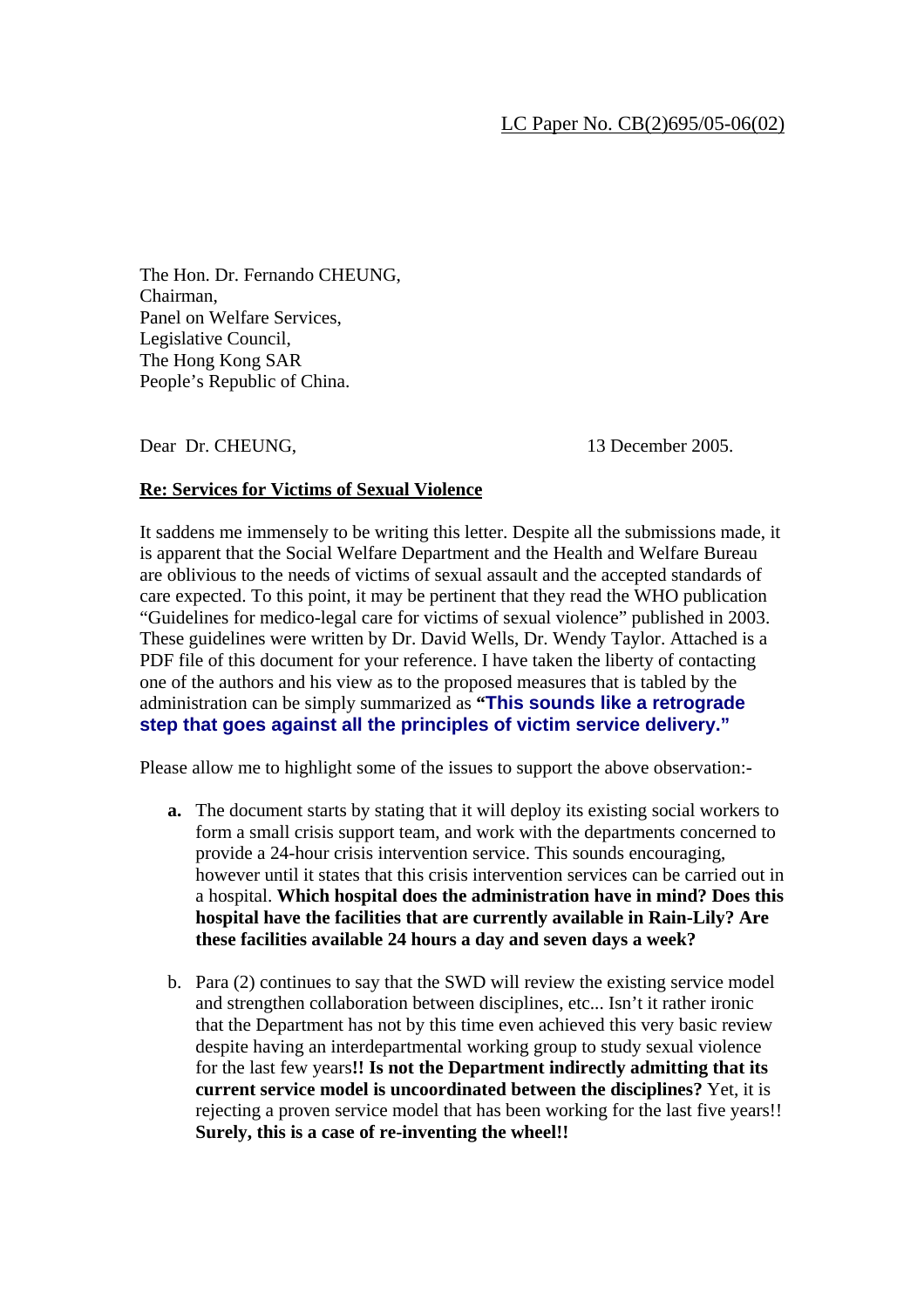- **c.** The document suggests in Para (4) that "...it is inevitable that the victims may, for various reasons, have to go to different places for various procedures (for example, to the crime scene to collect evidence, to identify the suspect(s), to receive psychological assessment or specialist treatment, etc.) **This statement in itself shows how unaware the writer is of the needs of victims of sexual assault. Firstly, I sincerely hope that victims of sexual assault are not being taken to the crime scenes to collect evidence – this instantly contaminates the crime scene and makes any evidence collected of no evidential value!!**
- **d.** Para (4) further states..."most victims of sexual violence usually seek help from the police, nearby hospitals or service units…crisis intervention should therefore be conducted in the police station or hospital in the vicinity." **The police station is NO place for rape crisis intervention; this fact was accepted as far back as the mid 1980's. Even Hong Kong when it promulgated its handling procedures for child sexual abuse in the mid-90's accepted this fact!! That was the reason specialized medical examination suites were set up by the police in locations away from police stations and for that matter from the hospital**. It also ignores the known fact that there are probably more victims of sexual violence who require help but who do not wish to involve the police. This is an international fact and is seen in studies done in Hong Kong as well. In the 90's when the service was provided by the Family Planning Association, at least half of their clients did not want to report to the police. **The current proposal will discourage victims of sexual assault who do not wish to make police reports to seek help which they need.**
- **e.** It is true that there are some jurisdictions that use the hospital as a point of crisis intervention, however these hospitals have a team of staff trained to respond to victims of sexual assault and also special suites where victims of sexual assault can provide their police statements, be examined and counseled, etc. **There is nothing in the government's proposal that suggest that the hospitals are starting up such a service or preparing such purpose built facilities.**
- **f.** I agree whole heartedly that the idea of designating one centre to handle sexual violence cases is not necessarily the most effective mode of service delivery**, there should have been several more one-top service centers for the population size of Hong Kong!**
- g. I disagree that the essence of a one-stop service lies in the continuity of service. **A client who is being referred from Rooms, A, B, C, D...etc still gets continuity of service BUT this is not a ONE-stop service**.
- **h.** In Para (7) again it states that "it would often necessitate the victim to go to more than one place for conducting the necessary procedures." **That is exactly the point, why we should have a ONE stop service. The victim should not have to go to many places for the necessary procedures; the procedures should come to the victim!!**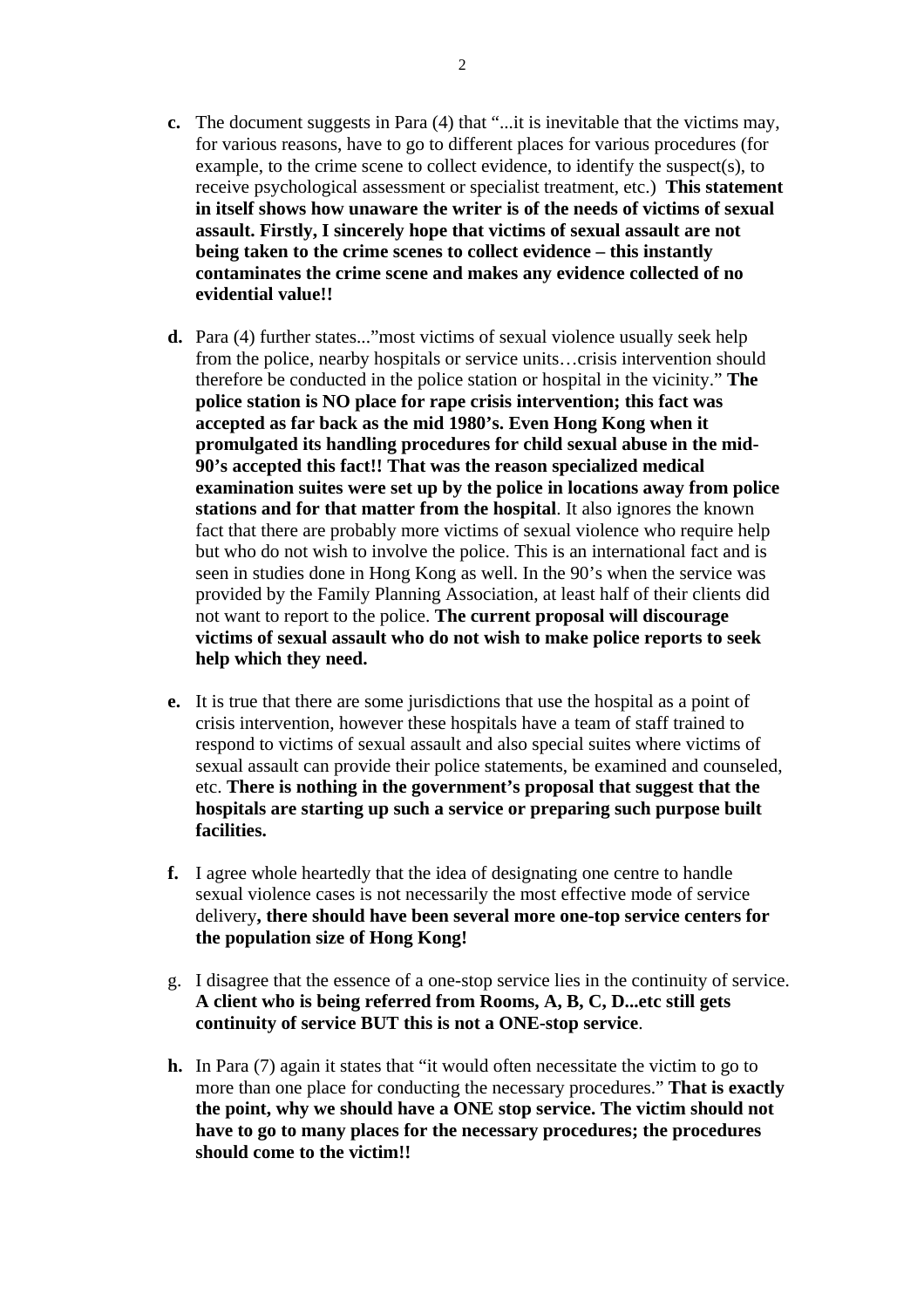**i.** In Para (8) **I agree whole-heartedly that the administration indeed has plenty of room for improvement so as to provide victims of sexual violence with the best possible support that Hong Kong deserves**. Measures indeed should be instituted to totally overhaul our currently outdated system of care and support for victims of sexual violence. **Until we have such upgraded services, victims of sexual violence should not be expected to accept a retrograde and inferior support service from what is currently available.** 

**The proposed interim measure by the administration has been poorly thought out and cannot replace the current services offered by Rain-Lily. I humbly urged this LegCo Panel to inform the administration that their proposed interim measures are unacceptable, would be a retrograde step and a disservice to Hong Kong.** 

Yours sincerely,

Dr. Philip S.L. Beh Associate Professor (Forensic Pathology) Department of Pathology Faculty of Medicine The University of Hong Kong.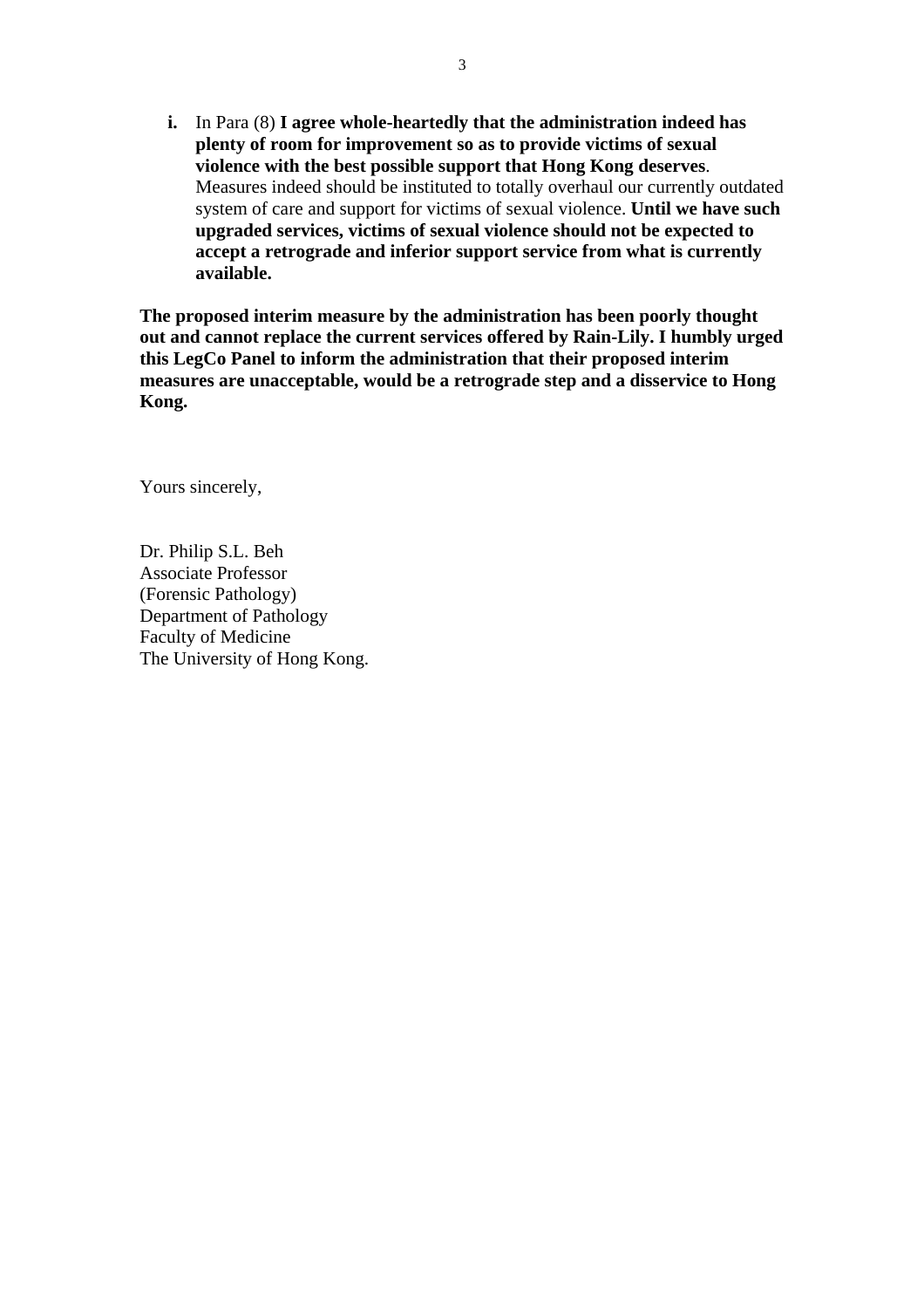# Central Manchester and Manchester **NHS Children's University Hospitals NHS Trust**

**St Mary's Sexual Assault Referral Centre**  St Mary's Hospital, Whitworth Park, Manchester, M13 0JH

Telephone: 0161 276 6515 Fax: 0161 276 6691 Mobile 078877 30033 E-mail: stmarys.sarc@cmmc.nhs.uk cathswhite@hotmail.com

# **St Mary's Centre**



Clinical Director - Dr Cath White

Our ref:

Your ref:

Date: December 13<sup>th</sup> 2005

Dear Philip,

Some points as to why a "One Stop" centre is important.

- 1. If one was talking about cancer, there would be no hesitation in taking someone to a "centre of excellence". Rape is not on a par with a broken limb. Most clients and their supporters would rather have the inconvenience of travel/delay if they knew that the service would be gold standard, than a local service of poorer quality.
- 2. A thorough rape examination takes on average at least 2 hours. Accident & Emergency departments seldom have the capacity to allow this.
- 3. For forensic integrity, the examination suite should be cleaned to a "forensic" standard to prevent a defence of cross contamination. Police station suites/ A&E rooms are not designed for this purpose.
- 4. SARCs (Sexual Assault Referral Centres) have been recognised as best practice, with higher victim satisfaction, confidence in the criminal justice process

and improved legal outcomes. (See below, an excerpt from Thematic Review, p 20)



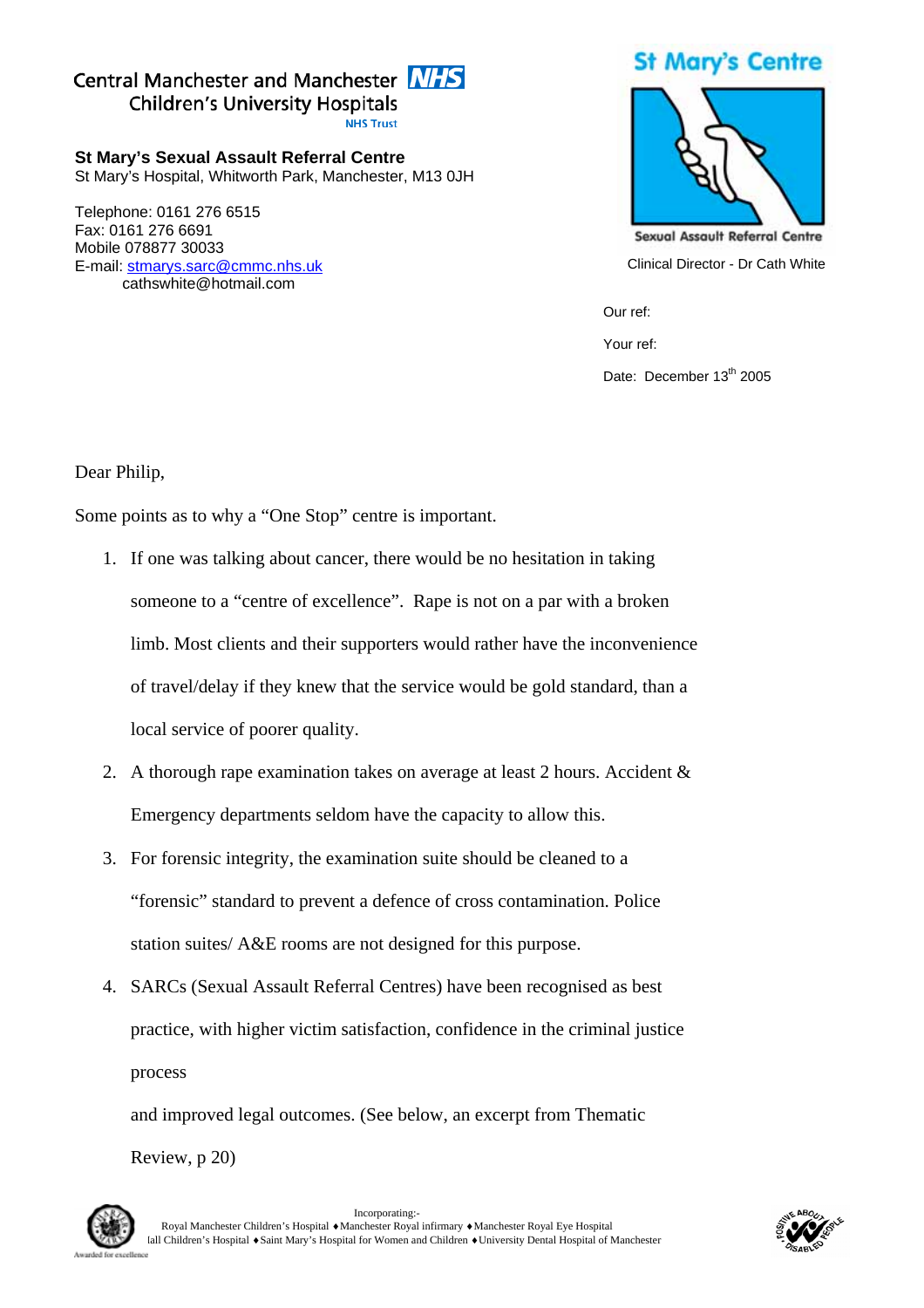Chasm" recommended SARCS as best practice.

- 6. In policing terms, it is easier to have efficient working protocols and policies between the forensic examiners and the investigators if there is a core group based in selected venues.
- 7. Recruitment and retention of suitably qualified FEMALE forensic physicians is enhanced by a SARC. This work is difficult. Burn out is a danger. By having a SARC one can ensure training, appraisal and supervision which enhances quality & retention.
- 8. A SARC offers the opportunity for self referrals. Information from these cases can be passed on to the police in an anonymised way, increasing police intelligence and influencing police responses to the community needs.
- 9. Child Protection issues are often dealt with poorly. This has led to numerous tragedies over the years. A strong working relationship between the professional bodies can be developed with a SARC / police/ social services/ domestic violence units. An inexperienced doctor, who has never seen a rape case before, is unlikely to consider the safety needs of any children at home. A SARC can develop "information sharing" procedures which can be monitored. When services are piece meal this will be far more difficult.
- 10. A SARC can have stores of starter packs for Post exposure drugs for HIV, Hep B, STI's.
- 11. The gold standard for child examinations is to record the genital findings using a colposcope. Any images / DVDs need to be stored in a secure manner with a regionally agreed disclosure policy. These are highly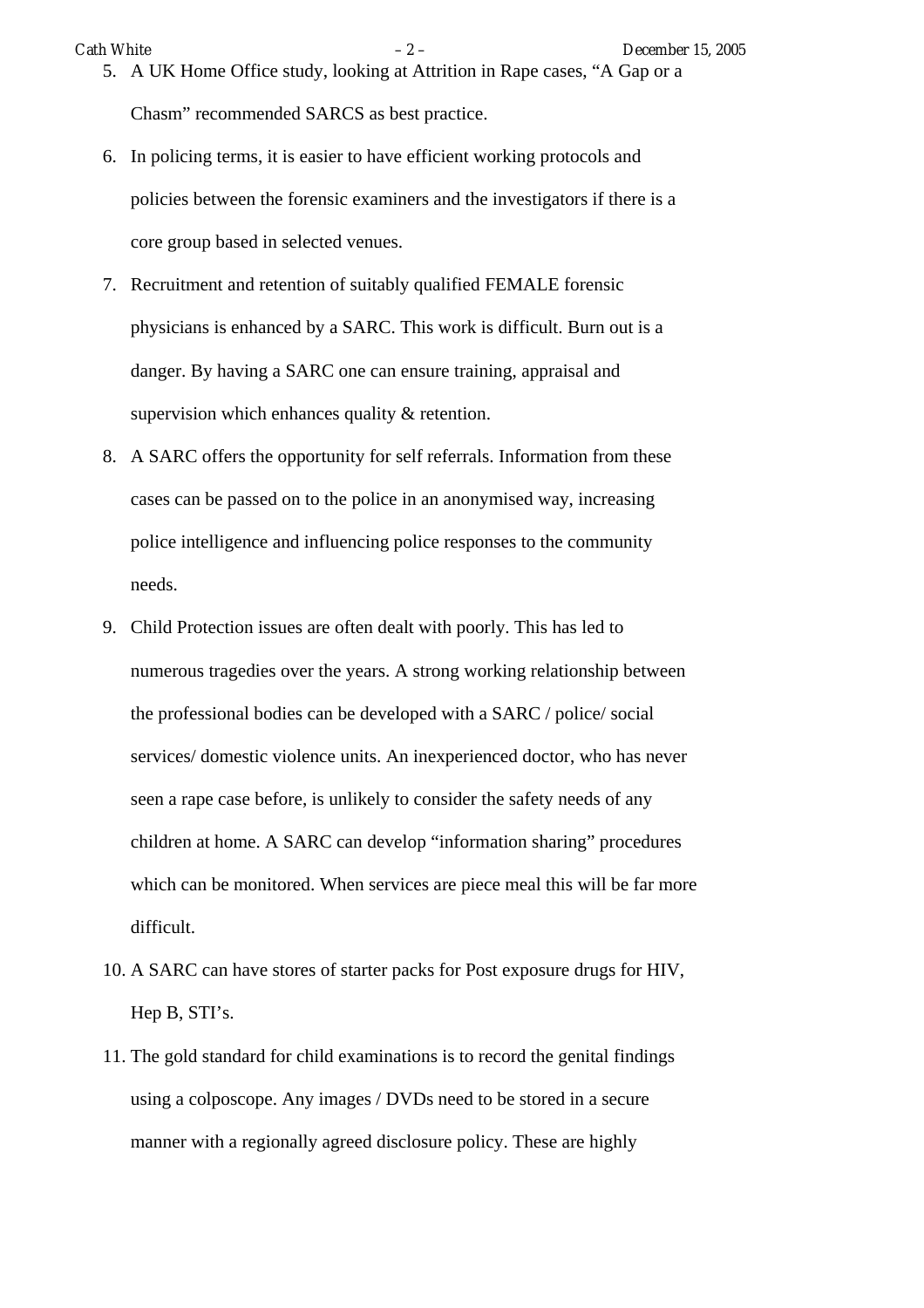sensitive images that must not fall into the wrong hands. Colposcopes are

expensive and the user must be familiar with them to gain useful images.

#### **Modern Corp.**

#### **Medical evaminations**

- The arrangements for the medical examination of victims are crucial both to their well  $46$ being and to the evidence gathering process. Facilities provided are now on a sliding scale from the ideal to the less than adequate. The ideal offers a designated and specialist examination facility with a victim-based choice of the sex of the doctor carrying out any examination. The inspection revealed a number of examples of good practice facilities:
	- St Mary's Hospital in Greater Manchester.
	- The Juniper Centre in Leicestershire.
	- The Haven Centre in London.
	- The REACH Centre in Northumbria.
- 4.7 Although no formal data exists to support this view, interviews with special interest groups and police alike report the impact of these and other such sexual assault referral centres as showing increased satisfaction with the police from victims. An additional advantage of this approach is that victims can access from the outset skills and professionalism from a range of agencies, including health and social services, as well as counsellors and skilled volunteers.
- 4.8 At the bottom of the sliding scale was the use of doctors' surgeries. At the lower end are forces without dedicated examination suites but with facilities that serve a dual purpose, with primary use geared to the child victims of abuse. This is not regarded as good practice, taking account of the advances in forensic science and evidential needs. The Inspectorates found that such facilities do not offer the care and professionalism that a victim has the right to expect. The potential for contamination must be minimised to withstand any subsequent challenges to the evidence gathered. Ad hoc arrangements and inadequate management of facilities could provide a greater likelihood of evidential challenge. The employment, for example, of specialist cleaning contractors needs to be considered. The unacceptable practice, as in one case, of forensic medical examiners (FMEs) having to clean surgeries or suites themselves must be eliminated.
- 4.9 Providing the appropriate environment is important for all victims, but especially so for those who have particular difficulty in bringing any sexual assault upon them to police notice. There is a range of reasons for such reluctance. For some minority ethnic victims there may be cultural factors, religious influence and, at times, a lack of faith in police. Similar considerations may also apply to many male victims. The provision of appropriate facilities can reduce some of the apprehensions especially when there is a professional continuum from notification, through medical examination and statement taking, to after-care and access to skilled counselling. We comment further on the reluctance of some victims to report an allegation of rape in chapter 11.

#### **RECOMMENDATION ONE**

We recommend that all forces carry out an immediate review of existing facilities for victim examination so that both victim care and the integrity of evidence are maximised.

Lovett, J., Regan, L. and Kelly, L. (2004) Sexual Assault Referral Centres: Developing Good Practice and Maximising Potentials. Home Office Research Study 285. London: Home Office.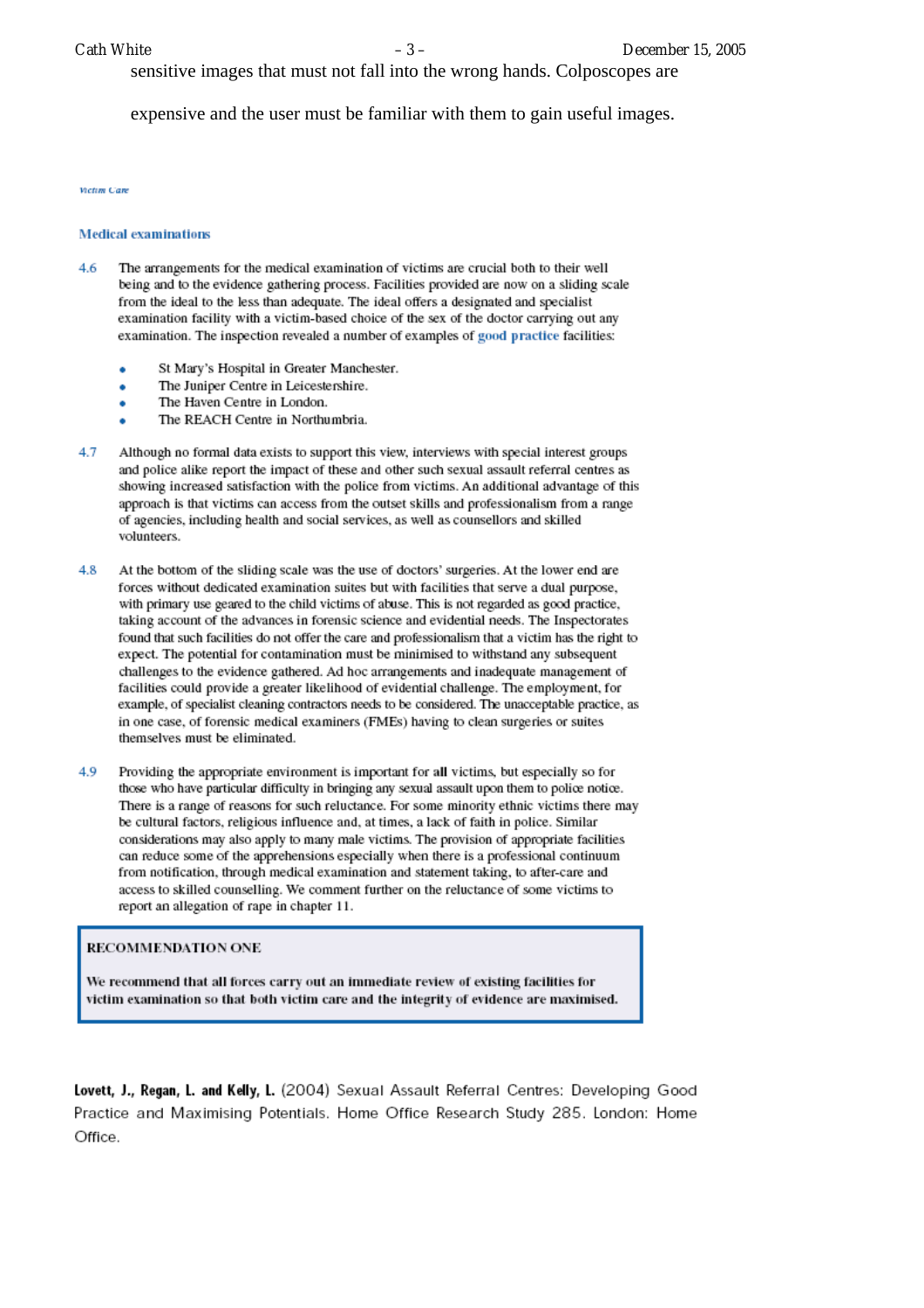# **SARCs: Benefits to victims, the police, and health services**

### A SARC is defined as

A 'one stop' location where victims of sexual assault can receive medical care and counselling whilst at the same time having the opportunity to assist the Police investigation into alleged offences, including the facilities for a high standard of forensic examination.

From this brief description, it can be deduced that the most obvious benefits offered by a SARC are related to victim care. These benefits are clear: the recent SARCs evaluation<sup>i</sup> noted a number of distinct and valuable benefits to victims, both male and female, or rape and sexual assault.

In addition to these, a SARC should by its nature be a joint venture between police forces, health providers, the voluntary sector, and the criminal justice system. A good SARC will offer a wide range of benefits to professionals working with victims of rape and sexual assault in all these areas, as well as enhancing the capacity police and health services.

A SARC enhances the investigation and prosecution of cases, and enables health providers and support workers to access victims in an appropriate environment within a supportive framework and rapid timeframe. In addition, it can enhance capacity within the health service to deal with wider sexual health issues, and within the police to address sexual crime. The benefits identified include cost efficiency savings.

The following benefits have been identified by recent research and by practitioners working in sexual health and sexual assault investigation / prosecution. They have been broken down into the following headings for ease of reference:

- **Victim Care**
- **Police and Forensic Examiners**
- **Health services**
- **Criminal justice system**
- **Other**

### **Victim Care**

- The SARCs evaluation states that SARCs offer a high standard of victim care, fulfilling the victim's right to bodily integrity, privacy and dignity. SARCs record very high ratings of victim satisfaction.
- An integrated service where the victim can have their various medical, forensic, advice and support needs met quickly and sympathetically. Victims of rape and sexual assault attending a SARC do not have to access the different services they may require across a number of locations or be kept waiting. Many SARCs are located in hospitals, and this allows access to appropriate staff and equipment, including A&E services if necessary.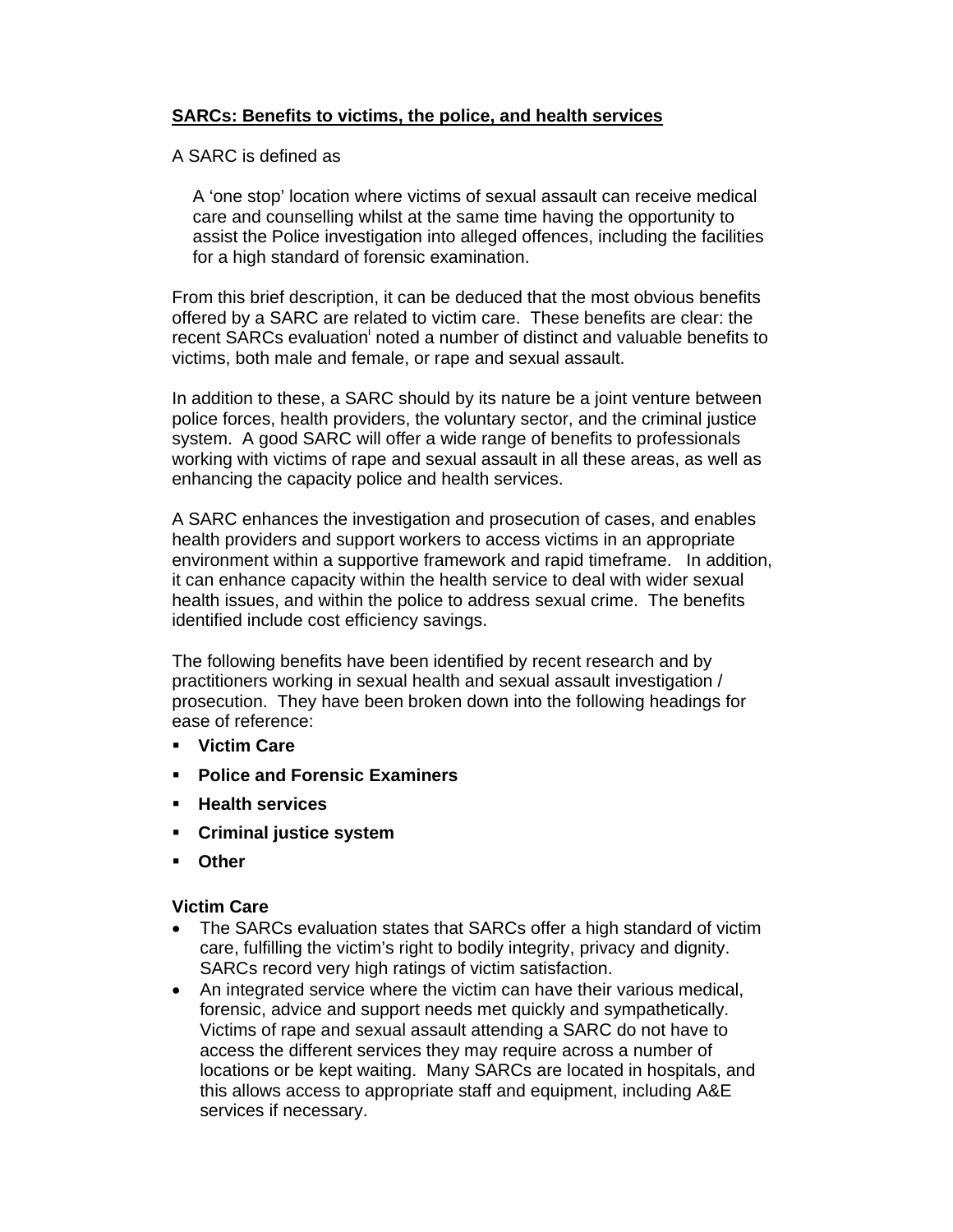- Higher level of satisfaction with and confidence in the investigation and criminal justice process, making victims less likely to withdraw complaints and therefore more likely to see justice.
- Provision for victims who do not want to present to the police.
- Encourage take-up of support in the aftermath of rape.

# **Police and Forensic Examiners**

- The Police currently have the main burden of care for a rape victim from the point at which they report. SARCs relieve this pressure on police officers, and provide a high-quality service for dealing with the immediate aftermath of rape. The SARCs evaluation includes testimony from police officers on their great support for the SARC model.
- Some SARCs offer a Crisis worker who is able to provide advice and support to the victim throughout the process, which frees up police time.
- High standards of facilities and equipment for forensic examination.
- Some SARCs are equipped to take forensic evidence 'anonymously',. ie without the victim having to report to the police. This has a number of benefits:
	- Police intelligence with access to anonymously donated forensic evidence, police can build up a picture of a serial rapist even if all his victims do not officially report the crime
	- Individual cases if a victim has forensic evidence taken from which their attacker is identified, they are likely to be encouraged to press charges.

- Additionally, if a victim decides to report to the police some time after the attack, forensic evidence that would otherwise be unobtainable is available for the investigation.

# **Health services**

- At present many health services, including GUM clinics, A&E, and GP surgeries**,** already deal with victims of sexual assault but offer a varying quality of service. SARCs ensure that the staff are properly trained to deal with extremely sensitive victims and police and other health practitioners will know exactly where to refer victims to in order that they can receive a comprehensive service.
- Victims of rape who are seen at a SARC will be provided with emergency contraception, HIV prophylactics if necessary, and will be screened for STDs. By providing these services, SARCs relieve pressure on GUM and family planning clinics, A&E, and GP surgeries.
- By offering immediate medical care and advice, SARCs reduce the likelihood of longer-term sexual diseases and unwanted pregnancies.
- Victims who receive good immediate care and counselling are less likely to need ongoing counselling and mental health care.
- Staffing structures enable staff to carry out a range of work activities, for example by integration with a sexual health service, which makes the best use of skilled resources, provides relief from the intensive work of dealing with rape victims and ensures the availability of staff supervision and support.